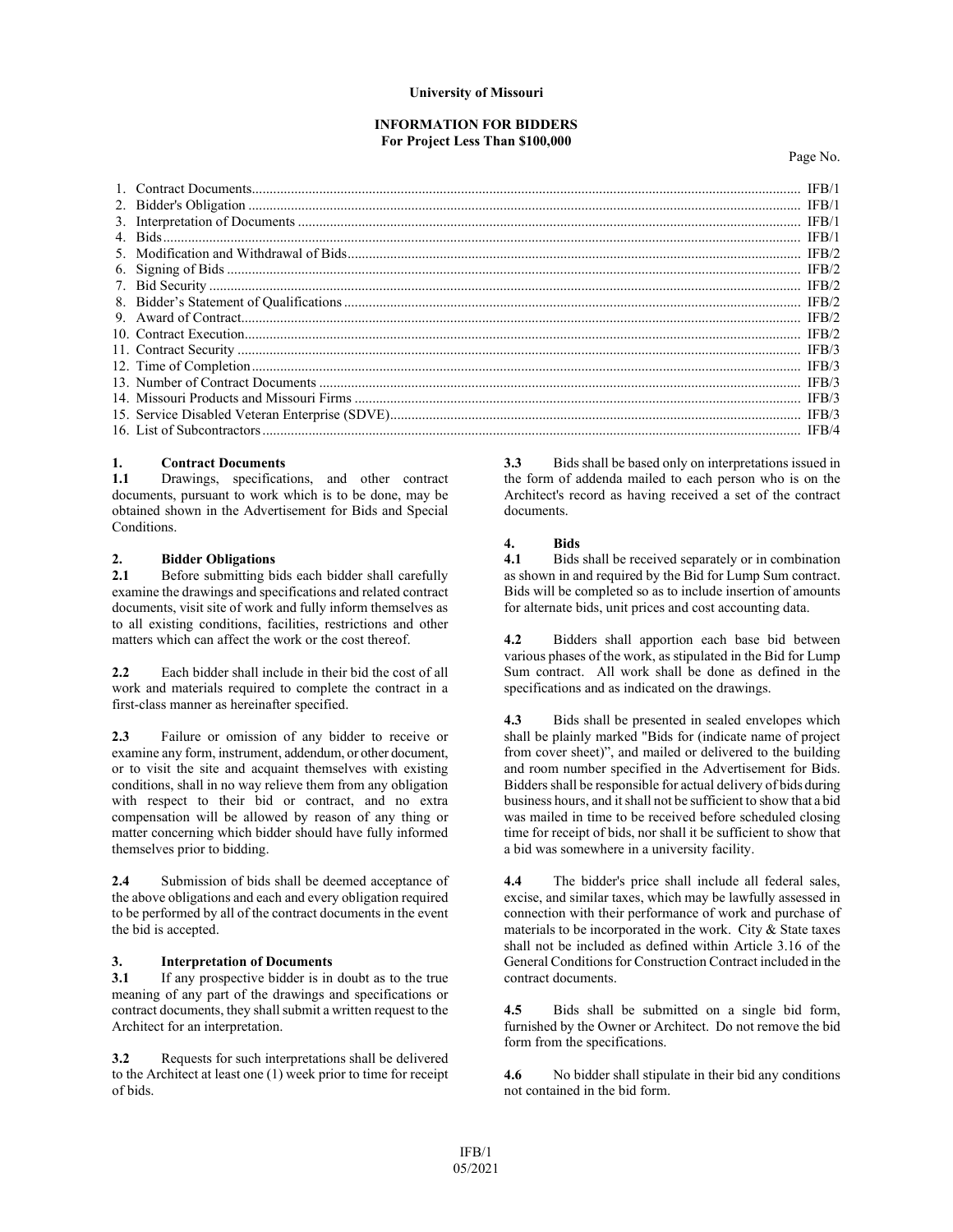**4.7** The Owner reserves the right to waive informalities in bids and to reject any or all bids.

# **5. Modification and Withdrawal of Bids**

**5.1** The bidder may withdraw their bid at any time before the scheduled closing time for receipt of bids, but no bidder may withdraw their bid after the scheduled closing time for receipt of bids.

**5.2** Only telegrams, letters and other written requests for modifications or correction of previously submitted bids, contained in a sealed envelope which is plainly marked "Modification of Bid on (name of project on cover sheet)," which are addressed in the same manner as bids, and are received by Owner before the scheduled closing time for receipt of bids will be accepted and bids corrected in accordance with such written requests.

## **6. Signing of Bids**

**6.1** Bids which are signed for a partnership shall be **manually** signed in the firm name by at least one partner, or in the firm name by Attorney-in-Fact. If signed by Attorneyin-Fact there should be attached to the bid, a Power of Attorney evidencing authority to sign the bid dated the same date as the bid and executed by all partners of the firm.

**6.2** Bids that are signed for a corporation shall have the correct corporate name thereon and the signature of an authorized officer of the corporation manually written below corporate name. Title of office held by the person signing for the corporation shall appear below the signature of the officer.

**6.3** Bids that are signed by an individual doing business under a firm name, shall be manually signed in the name of the individual doing business under the proper firm name and style.

**6.4** Bids that are signed under joint venture shall be manually signed by officers of the firms having authority to sign for their firm.

### **7. Bid Security**

**7.1** Each bid shall be accompanied by a bid bond, certified check, or cashier's check, acceptable to and payable without condition to The Curators of the University of Missouri, in an amount at least equal to five percent (5%) of bidder's bid including additive alternates.

**7.2** Bid security is required as a guarantee that bidder will enter into a written contract and furnish a performance bond within the time and in form as specified in these specifications; and if successful bidder fails to do so, the bid security will be realized upon or retained by the Owner. The apparent low bidder shall notify the Owner in writing within 48 hours (2 work days) of the bid opening of any circumstance that may affect the bid security including, but not limited to, a bidding error. This notification will not guarantee release of the bidder's security and/or the bidder from the Bidder's Obligations.

**7.3** If a bid bond is given as a bid security, the amount of the bond may be stated as an amount equal to at least five percent (5%) of the bid, including additive alternates, described in the bid. The bid bond shall be executed by the

bidder and a responsible surety licensed in the State of Missouri with a Best's rating of no less than A-/XI.

**7.4** It is specifically understood that the bid security is a guarantee and shall not be considered as liquidated damages for failure of bidder to execute and deliver their contract and performance bond, nor limit or fix bidder's liability to Owner for any damages sustained because of failure to execute and deliver the required contract and performance bond.

**7.5** Bid security of the two (2) lowest and responsive Bidders will be retained by the Owner until a contract has been executed and an acceptable bond has been furnished, as required hereby, when such bid security will be returned. Surety bid bonds of all other bidders will be destroyed and all other alternative forms of bid bonds will be returned to them within ten (10) days after Owner has determined the two (2) lowest and responsive bids.

### **8. Bidder's Statement of Qualifications**

**8.1** Each bidder submitting a bid shall present evidence of their experience, qualifications, financial responsibility and ability to carry out the terms of the contract by completing and submitting with their bid the schedule of information set forth in the form furnished in the bid form.

**8.2** Such information, a single copy required in a separate sealed envelope, will be treated as confidential information by the Owner, within the meaning of Missouri Statue 610.010.

**8.3** Bids not accompanied with current Bidder's Statement of Qualifications may be rejected.

#### **9. Award of Contract**

**9.1** The Owner reserves the right to let other contracts in connection with the work, including, but not by way of limitation, contracts for furnishing and installation of furniture, equipment, machines, appliances, and other apparatus.

**9.2** In awarding the contract, the Owner may take into consideration the bidder's, and their subcontractor's, ability to handle promptly the additional work, skill, facilities, capacity, experience, ability, responsibility, previous work, financial standing of bidder, and the bidder's ability to provide the required bonds and insurance; quality, efficiency and construction of equipment proposed to be furnished; period of time within which equipment is proposed to be furnished and delivered; success in achieving the specified Supplier Diversity goal, or demonstrating a good faith effort as described in Article 15; necessity of prompt and efficient completion of work herein described, and the bidder's status as suspended or debarred. Inability of any bidder to meet the requirements mentioned above may be cause for rejection of their bid.

### **10. Contract Execution**

**10.1** The Contractor shall submit within fifteen (15) days from receipt of notice, the documents required in Article 9 of the General Conditions for Construction Contract included in the contract documents.

**10.2** No bids will be considered binding upon the Owner until the documents listed above have been furnished. Failure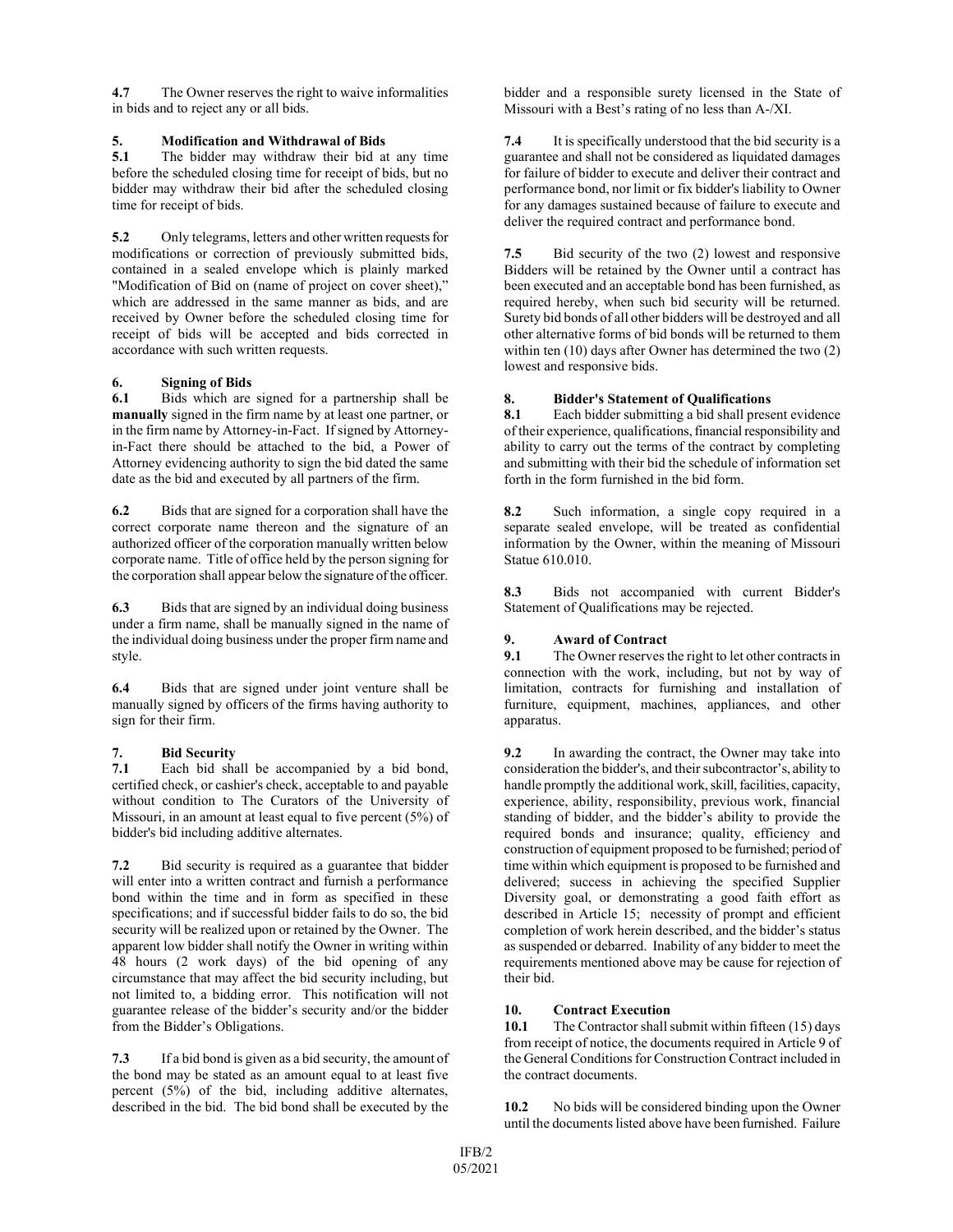of Contractor to execute and submit these documents within the time period specified will be treated, at the option of the Owner, as a breach of the bidder's bid security under Article 7 and the Owner shall be under no further obligation to Bidder.

# 11. **Contract Security**<br>11.1 When the Contra

When the Contract sum exceeds \$50,000, the Contractor shall procure and furnish a Performance bond and a Payment bond in the form prepared by Owner. Each bond shall be in the amount equal to one hundred percent (100%) of the contract sum, as well as adjustments to the Contract Sum. The Performance Bond shall secure and guarantee Contractor's faithful performance of this Contract, including but not limited to Contractor's obligation to correct defects after final payment has been made as required by the Contract Documents. The Payment Bond shall secure and guarantee payment of all persons performing labor on the Project under this Contract and furnishing materials in connection with this Contract. These Bonds shall be in effect through the duration of the Contract plus the Guaranty Period as required by the Contract Documents.

**11.2** The bonds required hereunder shall be meet all requirements of Article 11 of the General Conditions for Construction Contract included in the contract documents.

**11.3** If the surety of any bond furnished by Contractor is declared bankrupt or becomes insolvent or its right to conduct business in the State of Missouri is terminated, or it ceases to meet the requirements of this Article 11, Contractor shall within ten (10) days substitute another bond and surety, both of which must be acceptable to Owner. If Contractor fails to make such substitution, Owner may procure such required bonds on behalf of Contractor at Contractor's expense.

# **12. Time of Completion**

**12.1** Contractors shall agree to commence work within five (5) days of the date "Notice to Proceed" is received from the Owner, and the entire work shall be completed by the completion date specified or within the number of consecutive calendar days stated in the Special Conditions. The duration of the construction period, when specified in consecutive calendar days, shall begin when the contractor receives notice requesting the documents required in Article 9 of the General Conditions for Construction Contract included in the contract documents.

## **13. Number of Contract Documents**

**13.1** The Owner will furnish the Contractor a copy of the executed contract and performance bond.

**13.2** The Owner will furnish the Contractor the number of copies of complete sets of drawings and specifications for the work, as well as, clarification and change order drawings pertaining to change orders required during construction as set forth in the Special Conditions.

## **14. Missouri Products and Missouri Firms**

**14.1** The Curators of the University of Missouri have adopted a policy which is binding upon all employees and departments of the University of Missouri, and which by contract, shall be binding upon independent contractors and subcontractors with the University of Missouri whereby all other things being equal, and when the same can be secured without additional cost over foreign products, or products of

other states, a preference shall be granted in all construction, repair and purchase contracts, to all products, commodities, materials, supplies and articles mined, grown, produced and manufactured in marketable quantity and quality in the State of Missouri, and to all firms, corporations or individuals doing business as Missouri firms, corporations or individuals. Each bidder submitting a bid agrees to comply with, and be bound by the foregoing policy.

### **15. Service Disabled Veteran Enterprise (SDVE) 15.1 Award of Contract**

This project has a 3% SDVE participation goal and the University will grant a three (3) point bonus preference to a Missouri based, certified Service Disabled Veteran Enterprise (SDVE) bidder as defined in Article 1 – (Supplier Diversity Definitions) of the General Conditions of the Contract for Construction included in the contract documents. The three percent (3%) goal can be met, and the bonus points obtained, by a qualified SDVE vendor and/or through the use of qualified SDVE subcontractors or suppliers that provide at least three percent (3%) of the total contract value. The submitted bid form must include a minimum of 3% SDVE participation to obtain the three (3) point bonus.

## **15.2 List of SDVE Firms**

**15.2.1** The bidder shall submit as part of their bid a list of SDVE firms performing as contractor, subcontractors, and/or suppliers. The list shall specify the SDVE's firm name and address. If acceptance or non-acceptance of alternates will affect the designation of a subcontractor, provide information for each affected category.

## **15.3 Supplier Diversity Percent Goal Computation**

**15.3.1** The total dollar value of the work granted to the SDVE firms by the successful bidder is counted towards the applicable goal of the entire contract.

**15.3.2** The bidder may count toward the SDVE goal only expenditures to a certified SDVE per Article One of the General Conditions of the Contract for Construction that perform a commercially useful function in the work of a contract. A SDVE firm is considered to perform a commercially useful function when it is responsible for executing a distinct element of the work and carrying out its responsibilities by actually performing, managing and supervising the work involved.

**15.3.3** The bidder may count toward its SDVE goal expenditures for materials and supplies obtained from SDVE suppliers and manufacturers, provided the SDVE firm assumes the actual and contractual responsibility for the provision of the materials and supplies.

**15.3.3.1** The bidder may count its entire expenditure to a SDVE manufacturer. A manufacturer shall be defined as an individual or firm that produces goods from raw materials or substantially alters them before resale.

**15.3.3.2** The bidder may count its entire expenditure to SDVE suppliers that are not manufacturers provided the SDVE supplier performs a commercially useful function as defined above in the supply process.